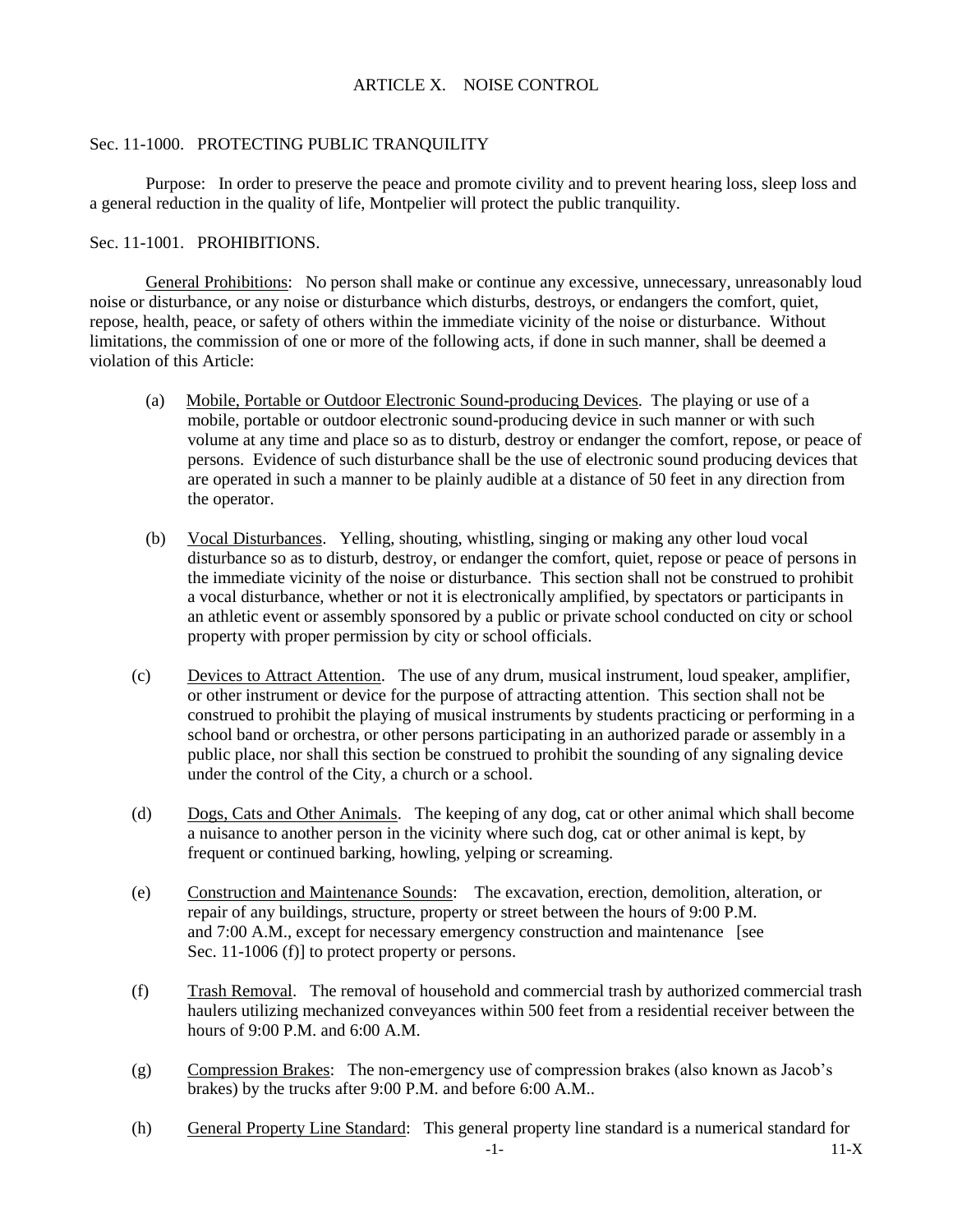determining whether the sound from a particular source is a violation of this Article. The sound pressure level is measured at or within the property lines of a receiving property. When a sound exceeds the dBA sound level specified in Table A, it is a violation of this Article.

|                              | <b>TABLE A</b>     |                    |
|------------------------------|--------------------|--------------------|
|                              | <b>Time of Day</b> | <b>Time of Day</b> |
| <b>Receiving Property</b>    | 6:00 AM to 9:00 PM | 9:00 PM to 6:00 AM |
|                              | dBA                | dBA                |
| <b>Residential</b>           | 60                 | 55                 |
| <b>Commercial/Industrial</b> | 65                 | 65                 |

#### Sec. 11-1002. EVIDENCE OF VIOLATION.

For the purposes of subsections (a), (b), (c), (d) and (e) of Section 11-1000, a noise or disturbance of such magnitude so as to be plainly audible in another building or in another dwelling unit located in the same building, shall be deemed prima facie evidence of a violation of this Article.

#### Sec. 11-1003. MUFFLERS.

A motor vehicle, including a motorcycle, moped, snowmobile, all-terrain vehicle, or other vehicle equipped with and propelled by engine, whether operated on a public street or on private property, shall at all times be equipped with a muffler in good working order and in constant operation to prevent excessive or unusual noise and annoying smoke. A person shall not remove, destroy or damage any of the baffles contained in the muffler, nor shall a person use a muffler cutout, bypass or similar device upon any such vehicle. Such vehicle shall at all times be equipped with a properly operating exhaust system which shall include a tail pipe and a resonator on a vehicle where the original design included a tail pipe and a resonator.

## Sec. 11-1004. ENFORCEMENT.

(a) No owner or occupier of premises, or any person who has been given lawful permission to use or control any premises, shall knowingly permit a violation of this Article by another person on such premises.

(b) Any person violating the provisions of this Article shall be punished as provided in Section 1-9 of the Code. Notwithstanding, persons found in violation of Section 11-1000(f) may, within ten days from the date of such violation, admit the violation and waive the issuance of any process in a trial by court or by jury or hearing, by voluntarily paying to the City \$100 or by satisfying other conditions as may be imposed. The penalty after the expiration of the said ten-day period, but within thirty days from the date of such violation, shall be \$150, or by satisfying other conditions as may be imposed. After thirty days from the date of such violation, the penalty shall be established in Section 1-9.

# Sec. 11-1005. VARIANCES.

 Any person may apply to the City council for a variance from the requirements of this Chapter prior to doing those acts. The applicant shall provide a certified list of property owners within two hundred fifty (250) feet of the site(s) where the activity is to occur. Ten (10) days advance written notice of the Council meeting shall be provided to the property owners and residents appearing on the list. For good cause shown, the City Council may, in it sole discretion, either grant or deny the variance. If the variance is granted, the council may impose reasonable conditions to it.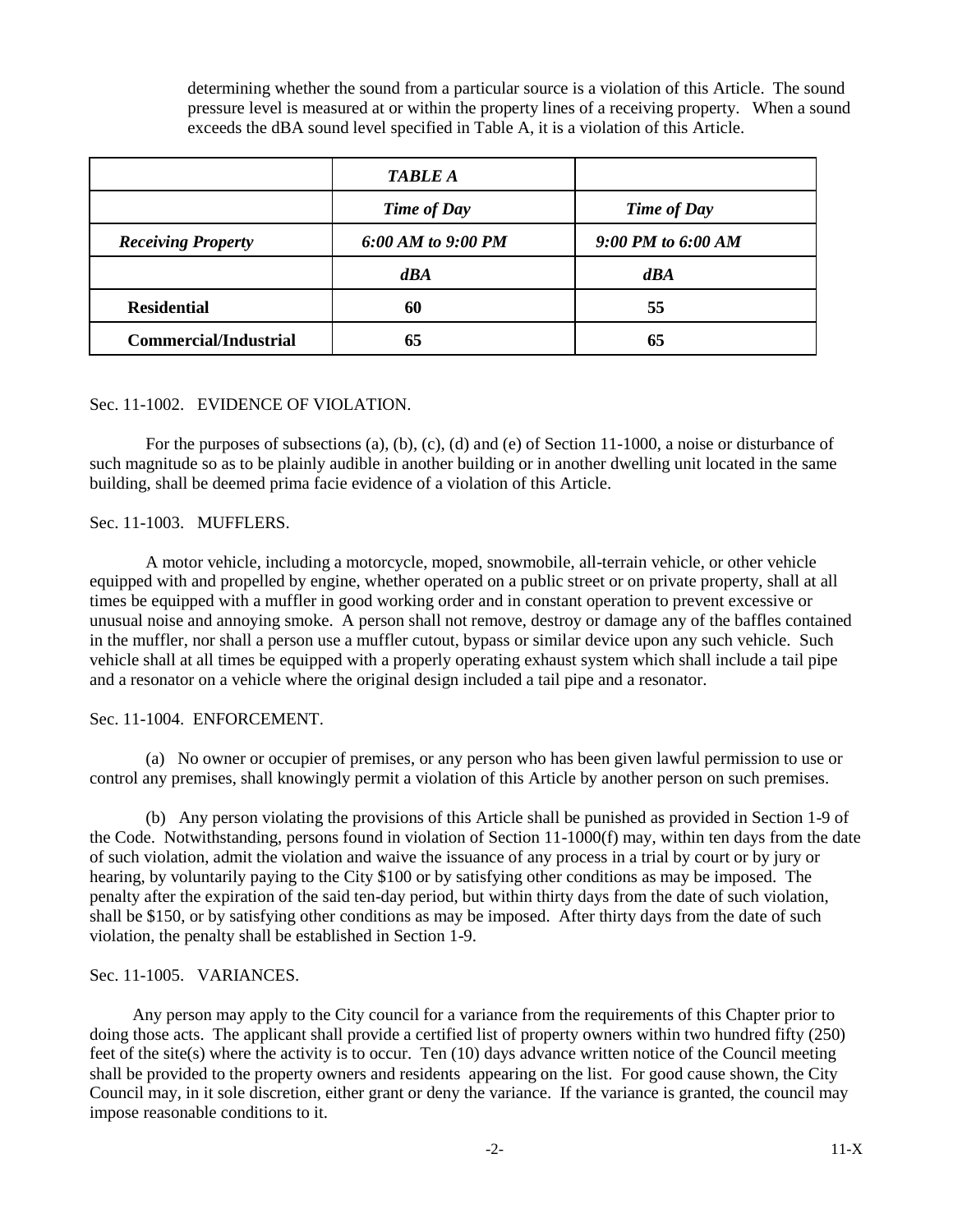## Sec. 11-1006. EXEMPTIONS.

Sounds from the following sources shall be exempt from the prohibitions specified herein and shall not be included in any measurements performed to determine compliance with Table A of Section 11-1001(a):

- a. All safety signals and warning devices or any other device used to alert persons to any emergency or used during the conduct of emergency work including but not limited to police, fire and medical/rescue vehicle sirens.
- b. The repair and maintenance of municipal facilities, services or public utilities when such work must be accomplished outside of daytime hours.
- c. Snow removal equipment operated within the manufacturer's specifications and in proper operating condition.
- d. Musical, recreational and athletic events conducted by and on the site of a school or education institution and municipal institutions.
- e. Events conducted by or permitted by the City. Persons operating an event under the authority of an entertainment permit, parade, street event, or special use permit shall comply with all conditions of such permits with respect to noise control issues.
- f. Construction or repair work which must be done to address an emergency health or safety concern and that can not be accomplished during daytime hours and which is not work which includes normal maintenance and repair.
- g. Equipment for maintenance of lawns and grounds during the hours of 7:00 A.M. to 9:00 P.M. (including but not limited to lawn mowers, hedge trimmers, weed whackers, chain saws and leaf blowers).
- h. Vehicles that meet state standards on the public right-of-way.

## Sec. 11-1007. NOTIFICATION BY PROPERTY OWNERS OF RENTAL HOUSING.

Owners of rental housing shall be required to provide a copy of this ordinance to a tenant at the start of the tenancy. However, the failure or an owner to provide a copy of the ordinance shall not be a defense to a violation of this section.

Sec. 11-1008. DEFINITIONS.

- a. Plainly Audible: Any sound that can be detected by a person using his or her unaided hearing faculties. As an example, if the sound source under investigation is a portable or personal vehicular sound amplification or reproduction device, the enforcement officer need not determine the title of the song, specific words or the artist performing the song. The detection of the rhythmic bass component of the music is sufficient to constitute a plainly audible sound.
- b. Residential Property or Receiver: Property used for human habitation or sleeping.
- c. Commercial/Industrial Property or Receiver: All other property, e.g. restaurants schools, churches.